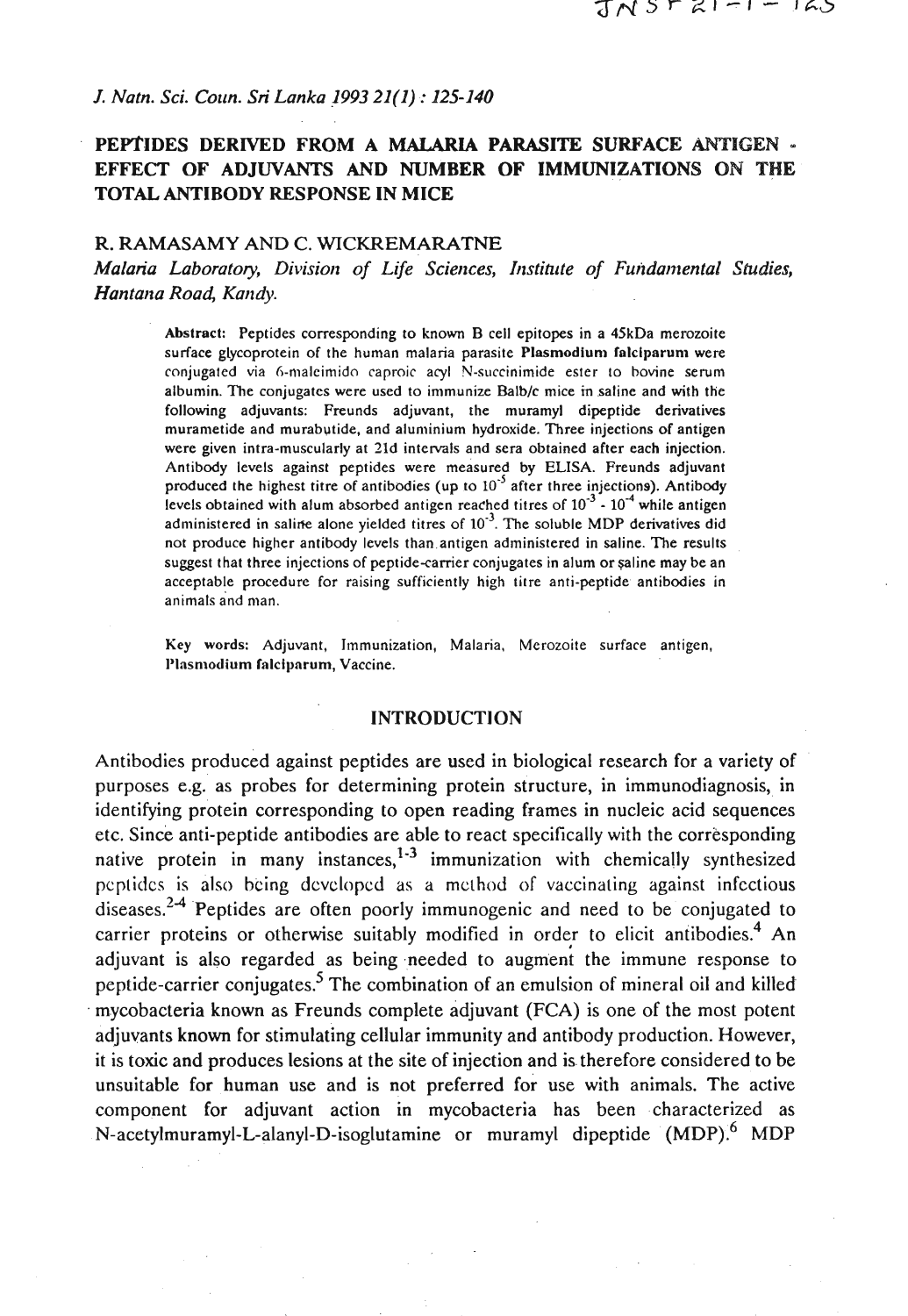possesses pyrogenic activity. However, from screening **a** large, number of MDP derivatives, two compounds, murametide **(N-acetylmuramyl-L-Ala-D-Gln-OCH3)**  MUM and murabutide (N-acetylmuramyl-L-Ala-D-Gln-n-butyl ester) MBU that lack pyrogenic activity, and therefore are candidate adjuvants for human use, were identified.<sup>5</sup>

Aluminium salts (alum) have been widely used in traditional human and veterinary vaccines as adjuvants.<sup>7</sup> Alum has also been used with a recombinant surface protein to induce immunity in man against hepatitis B.<sup>8</sup> Peptide-based vaccines from protein antigens of human malaria parasites are reported to induce partial protection in man when used with alum as an adjuvant.<sup>9,10</sup> In these studies with malaria peptides, the antibody levels developed were reported to be modest (titres of 1120-11400) and cell-mediated responses relatively poor. Conditions for the development of optimal immune responses to peptide antigens therefore require further investigation. **A** 45 kDa surface membrane glycoprotein on merozoites of the human malaria parasite Plasmodium falcipantni<sup>11,12</sup> is one of the candidate molecules for developing a malaria vaccine, since antibodies against 'defined epitopes of the antigen inhibit parasite growth and reinvasion in cultures. $^{13,14}$  We have used two peptides derived from the sequence of this antigen in the FC 27 strain of P. falcipanum<sup>12</sup> to investigate the effects of FCA, alum, MUM and MBU and the number of immunizations on antibody production in mice.

## **METHODS AND MATERIALS**

#### **Peptides**

The sequences of synthetic peptides derived from the malaria parasite surface glycoprotein,  $11,12$  in the single letter code for amino acids, were as follows :

| Peptide | <b>Residues</b> | Sequence                  |
|---------|-----------------|---------------------------|
| P102    | 122-138         | <b>TAADTPTATESISPSPPC</b> |
| P103    | 207-226         | RNNHPQNTSDSQKECTDGNK      |

P102 contains a B cell epitope that is present in one of the allelic forms of the 45kDa antigen and is the target of an inhibitory monoclonal antibody.<sup>14</sup> P103 is a relatively hydrophillic sequence that on independent structural analysis was shown to contain predicted B and T cell epitopes. Both P102 and P103 are recognized by antibodies present in up to  $60\%$  of the sera of persons living in a P. falcipanum endemic area of Sri Lanka (submitted for publication).

A cysteine was incorporated into the C-terminus of PI02 for coupling, while P103 contained a naturally occurring cysteine in position 221. Peptides were synthesized by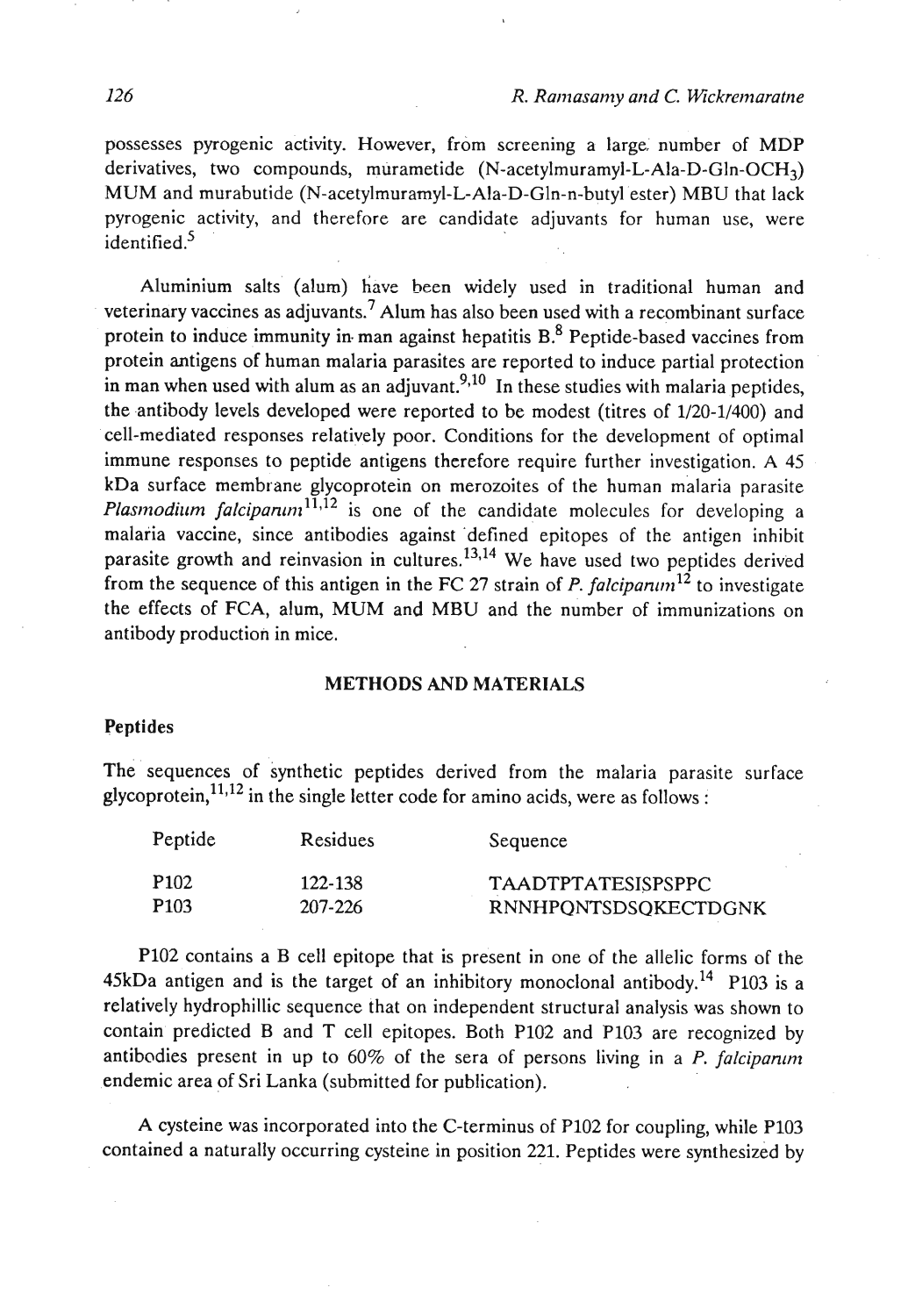standard t-Boc solid phase chemistry as modified for multiple synthesis.<sup>15</sup> They were analysed and purified by reverse phase high performance liquid chromatography (HPLC) using a C18 column and a Shimadzu 8A liquid chromatograph (Shimadzu, Tokyo). A gradient of acetonitrile containing 0.1% trifluoroacetic acid was used for elution. The eluted peptides were lyophilised and stored desiccated at  $-20^0$ C until use. The HPLC profiles of peptide 102 and peptide 103 and the fraction used in the experiments are shown in Figure 1 and Figure 2 respectively. The amino acid composition, determined after complete hydrolysis of the peptides, using the Waters Picotag system (Waters, Bedford, MA), was consistent with the expected sequence of the peptides.



**Figure 1: IlPLC sepnrnlion or peplide 102. The gradienl of acelonilrile (solvent B) employed is**  indicated by the broken line. Absorbtion was measured at 215nm and is given in arbitary units. Elution was performed at 10ml min<sup>-1</sup>. The peak containing peptide is indicated by **on nsterisk.** 

# Preparation of peptide carrier conjugates

The peptides were covalently linked to bovine serum albumin using .6-maleimido caproic acyl N-succinimide ester (MCS) essentially as described previously.<sup>16</sup> Briefly, to a solution of 5mg bovine serum albumin (BSA) in 0.45ml of 0.01M sodium phosphate buffer, pH 7.5,0.05ml of 50mM MCS in dry dimethylformamide was added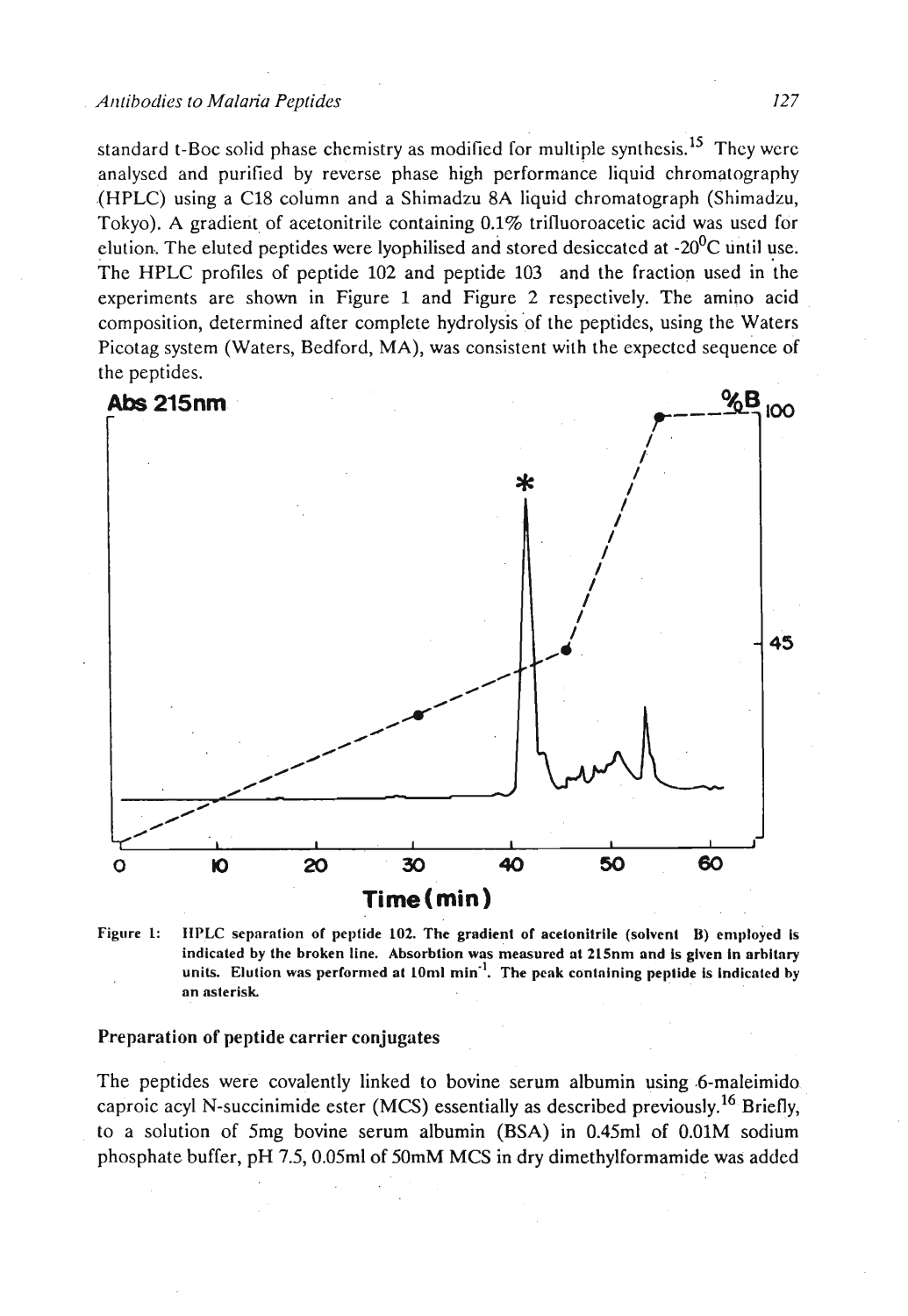

Figure 2: IIPLC separation of peptide 103. The gradient of acetonitrile (solvent B) is indicated by the broken line. Absorbtion was measured at 215nm and is given in arbitary units. Elution was performed at 10ml min<sup>-1</sup>. The peak containing peptide is indicated by an asterisk.

and the mixture gently shaken for 30min at  $26^{\circ}$ C. 0.05ml of the MCS solution was again added and the incubation continued for a further 30min. The maleimidated protein was then dialysed against 0.1M sodium phosphate pH 6.5.5mg of peptide was dissolved in 0.5ml of 0.1M sodium phosphate, pH 6.5, 1mM EDTA and added to 0.5ml of the maleimidated serum albumin. The mixture was equilibrated with nitrogen, sealed in a nitrogen atmosphere and incubated for 18h at 26<sup>0</sup>C. The peptide-carrier conjugate was then dialysed against several changes of 0.01M phosphate buffered saline pH 7.2 (PBS).

The conjugation ratio determined by comparison of the  $M_r$  of the peptide-carrier conjugate with maleimidated carrier by sodium dodecyl sulphate-polyacrylamide gel electrophoresis (SDS-PAGE).

## **Production .of antisera**

Groups of 4 nine month old Balb/c mice were injected, for primary and boosting immunizations, with peptide - carrier conjugate equivalent to  $50\mu$ g of peptide per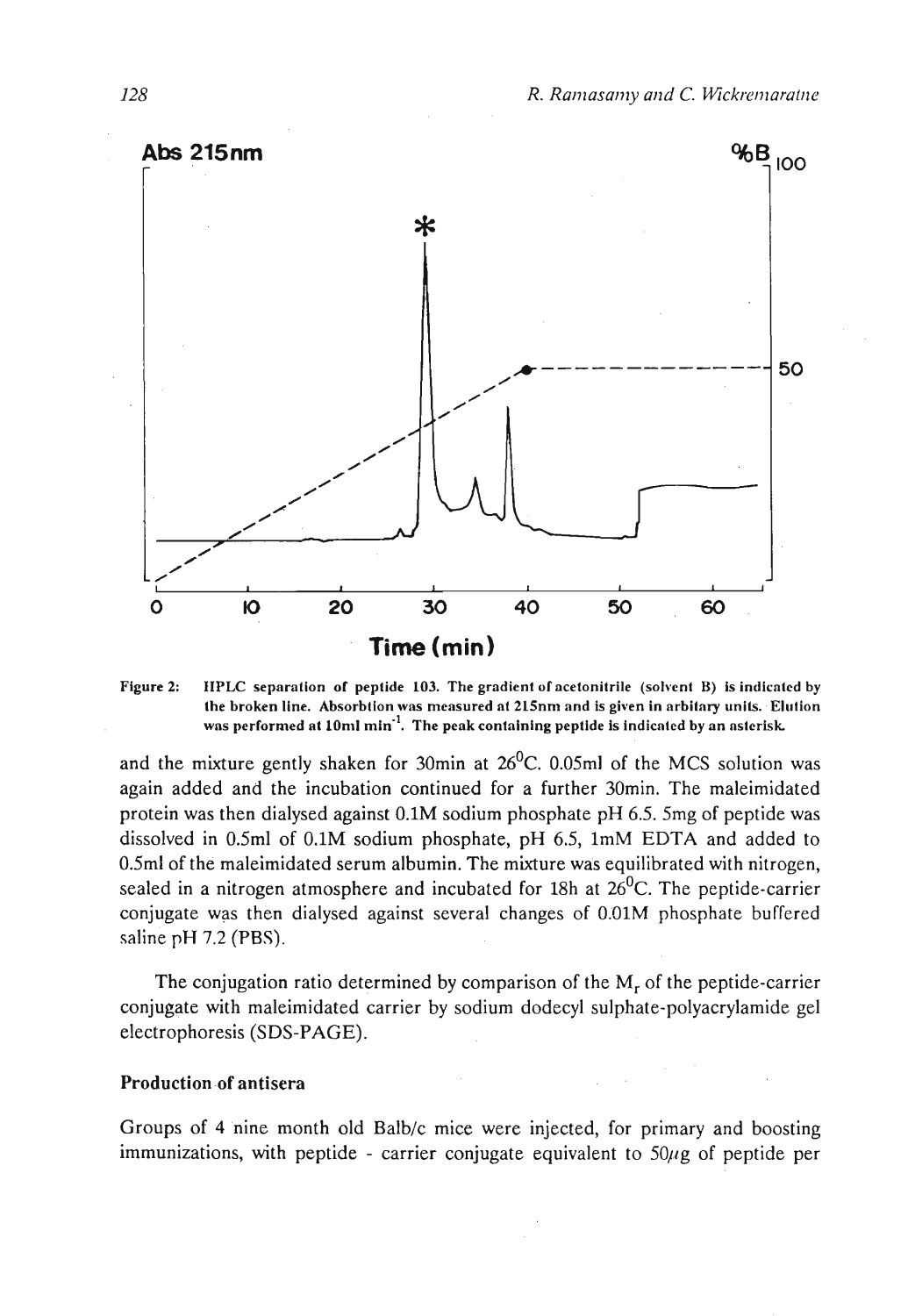mouse intra-muscularly at two sites. Female mice were used for immunization with PI02 and PBS control and male mice for immunization with P103. (a) For FCA immunization, the first injection was given in FCA followed by incomplete Freunds adjuvant for the boosting injections. (b) For immunization with the two MDP derivatives,  $100\mu$ g of MBU and MUM in PBS were mixed with the conjugates for the primary and boosting injections. (c) For immunization with alum, aluminium hydroxide precipitate was washed in PBS and the conjugate absorbed onto it for injection. Both primary and boosting injections contained alum. (d) For immunization without adjuvant, mice were injected with the conjugate in PBS.

Boosting injections were given on day 21 and day 42 and the mice tail bled for sera 10d after each injection. After the third injection the mice were sacrificed and bled out. Pre-immune sera were also collected before commencing the immunizations.

## Quantitation of antibodies

Anti-peptide antibody levels were determined by enzyme linked immunosorbent assay (ELISA) using peptides as antigens. Costar 96 well microtitre plates (Biorad, Richmond, CA) were coated with 0.05 ml of a 0.01mg ml<sup>-1</sup> solution of peptide in PBS overnight at  $37^6$ C. Unreacted absorption sites in the wells were blocked with a 5% wt vol<sup>-1</sup> solution of non-fat milk powder (Blotto) for 2h at 26<sup>0</sup>C. The wells were washed and then incubated with 0.05ml of tenfold serial dilutions of individual mouse sera for 2h at  $26^{\circ}$ C. After washing four time in PBS, the wells were treated with 0.05ml of a 1:2000 dilution of sheep anti-mouse IgG - horse radish peroxidase conjugate with H and L chain specificity (Silenius, Melbourne, Australia) in Blotto for lh. This reagent detects all murine immunoglobulin isotypes. The wells were then washed and the colour reaction developed with **2,2'** -azino -bis (3-ethyl benz thiazoline - 6- sulphonic acid) and  $H_2O_2$  for 30min. Optical density at 405nm was then measured in a Multiskan Plus II ELISA reader (Flow labs, Irvine, Scotland).

# **RESULTS**

Molecular weight determination by SDS-PAGE analysis demonstrated that 12 mols of P102 and 16 of PI03 were present per mol of BSA in the two conjugates (data not shown). The individual mice within a group yielded antisera with similar reactivity and specificity in the ELISA. Hence the mean absorption at 405nm obtained with sera within a group are presented below.

Anti-PI03 antibodies raised with alum as adjuvant specifically reacted with PI03 compared to P102 (Figure 3) and vice versa (data not shown). Similar specificity was observed with antisera produced using the other adjuvants and without adjuvant and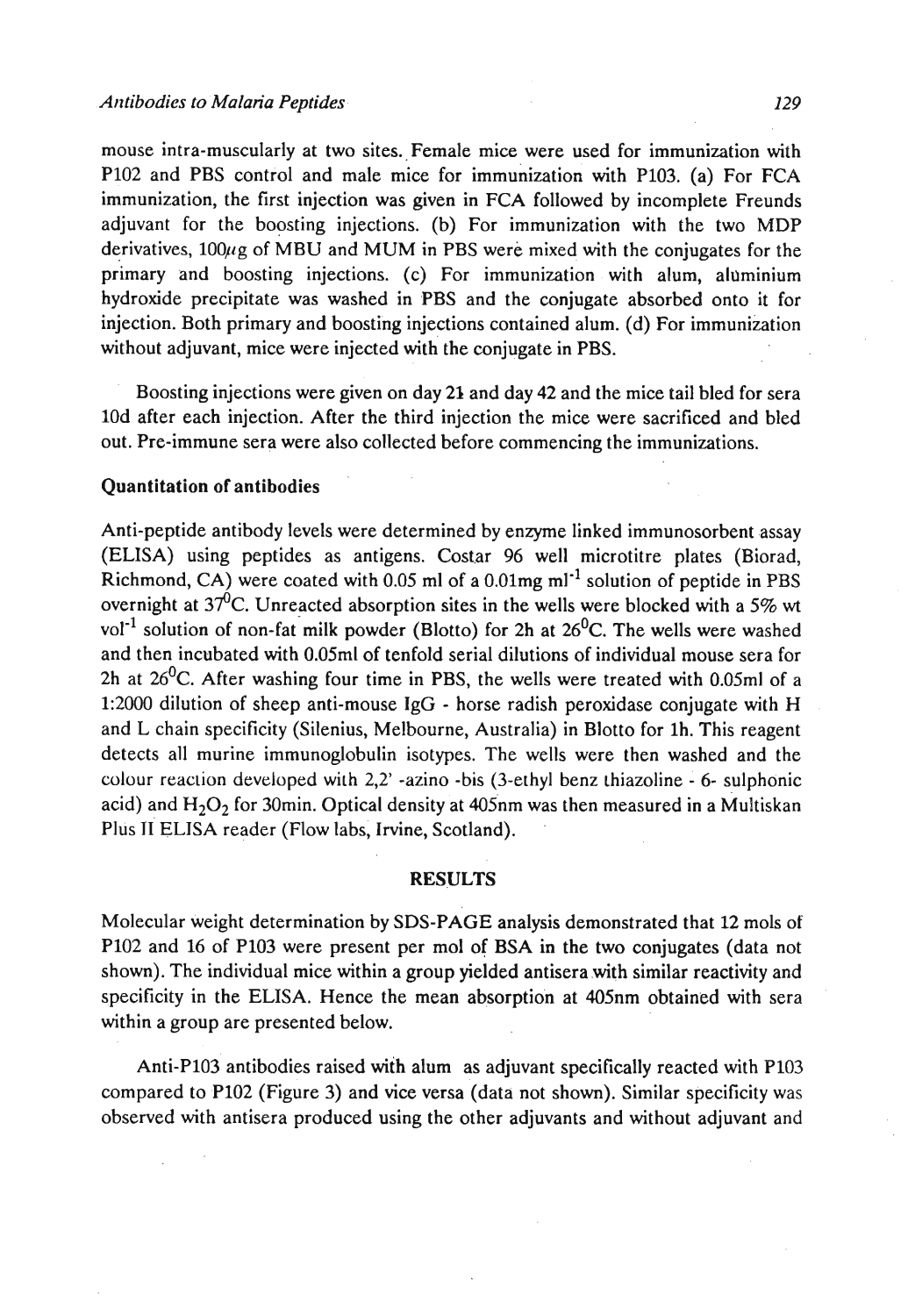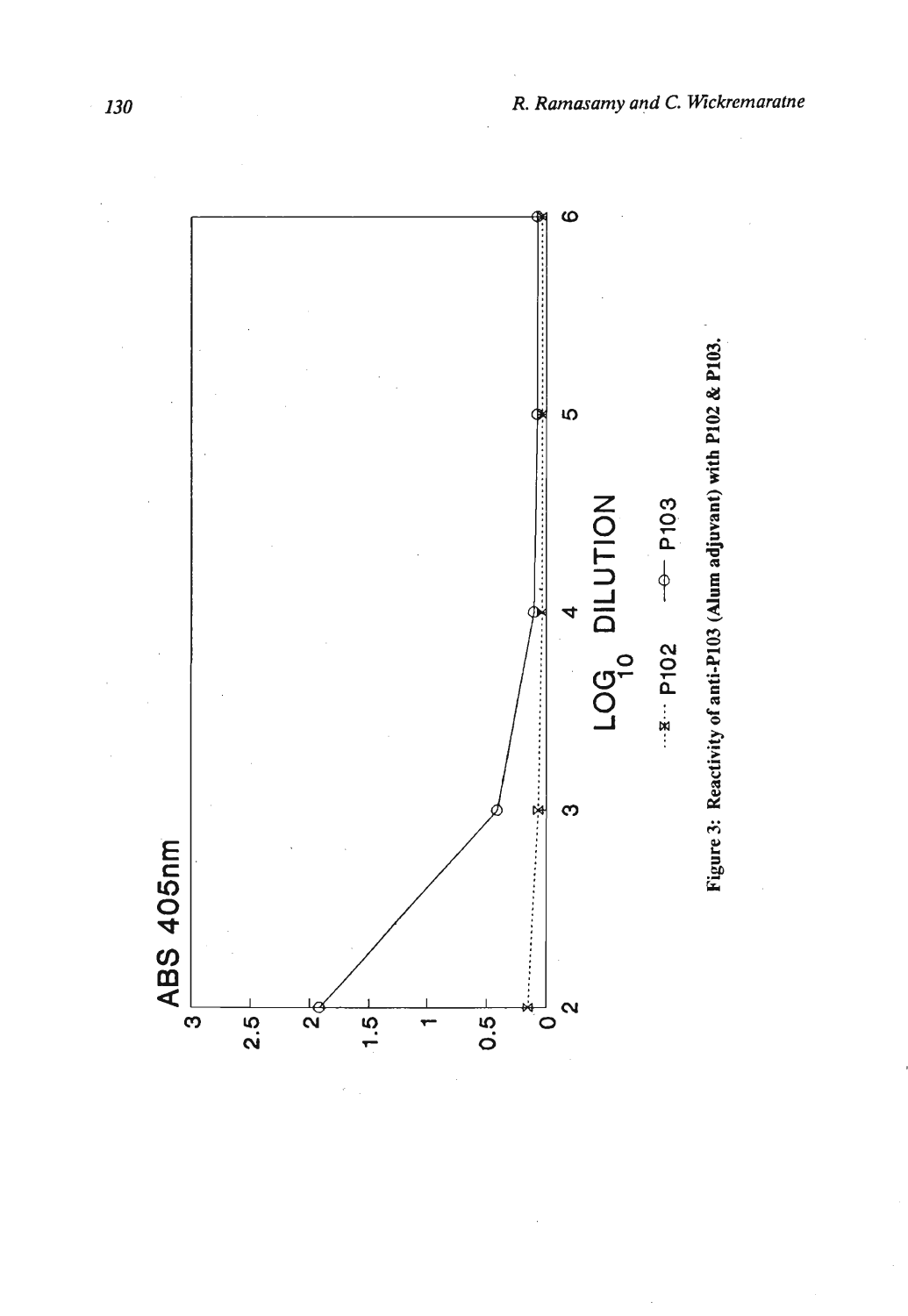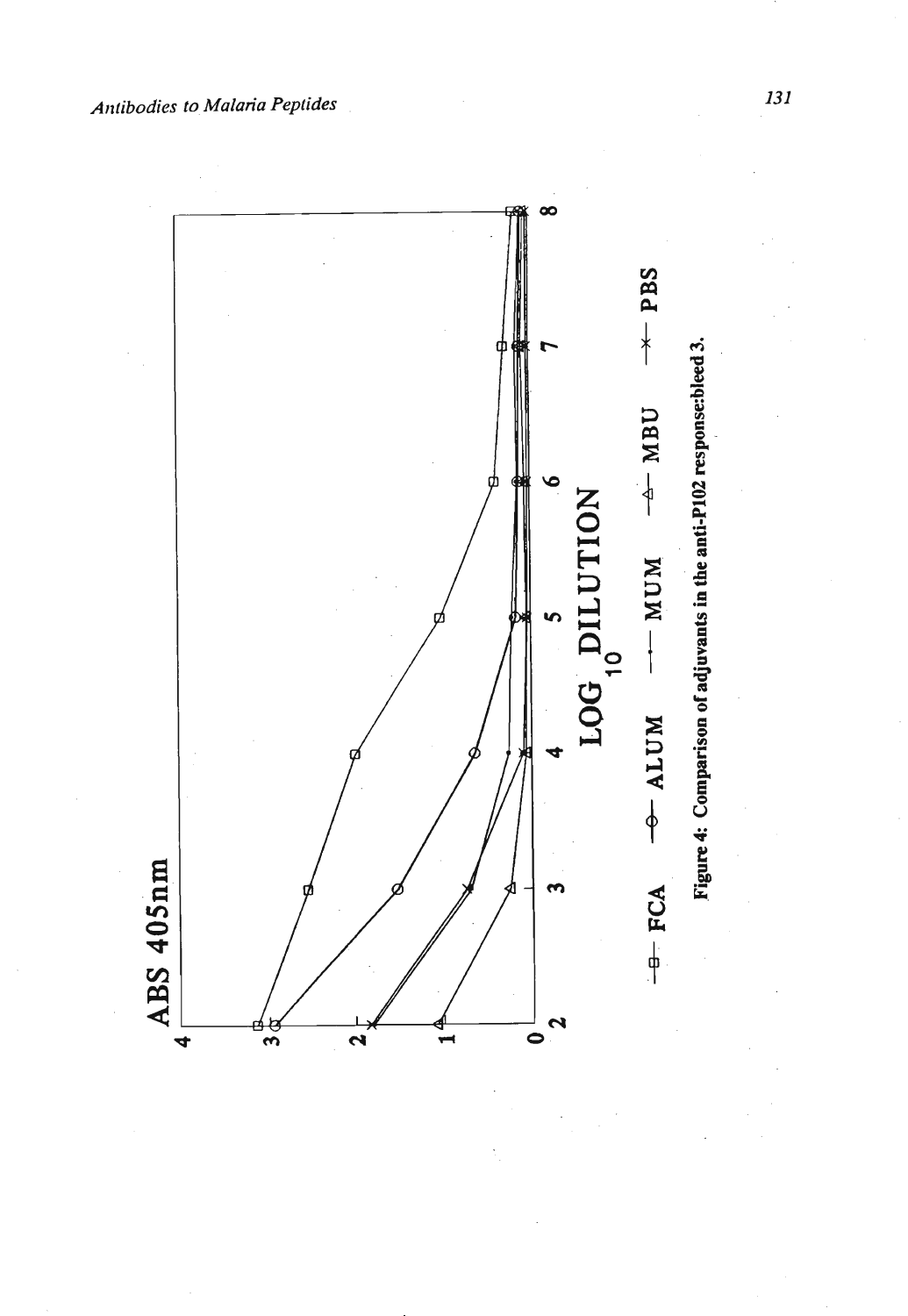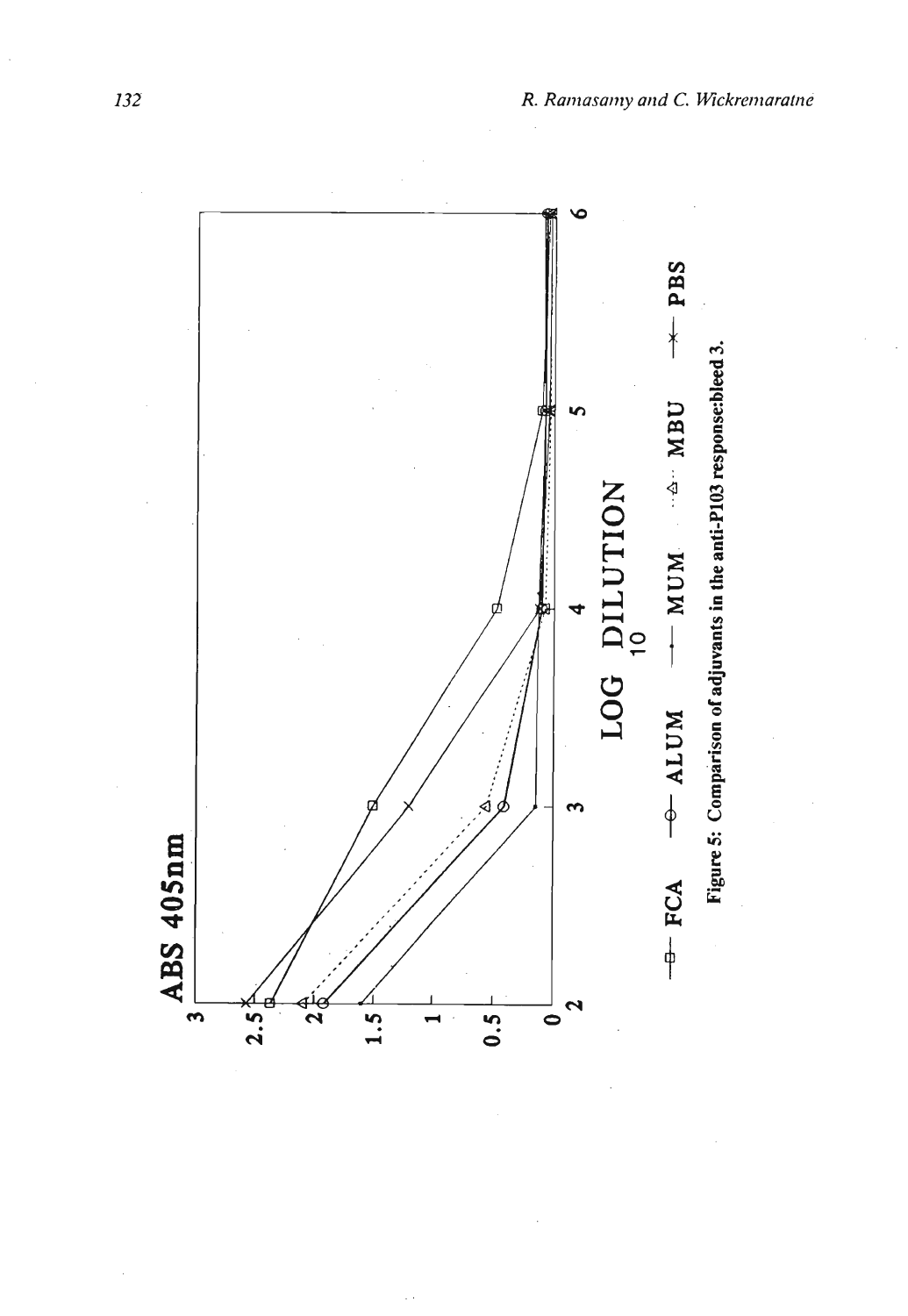when sera were tested against peptides conjugated to an unrelated carrier protein, kcyhole limpet haemocyanin, (KLH), through glutaraldehyde.

Highest titres of anti-peptide antibodies were obtained with Freunds adjuvant when the sera obtained after three injections with P102-BSA (Figure 4) and P103-BSA (Figure 5) were tested by ELISA. While antibody titres of  $10^{-4}$ - $10^{-5}$  were observed with Freunds adjuvant, titres of  $10^{-3}$ - $10^{-4}$  were seen when alum was used as an adjuvant and  $10^{-3}$  after immunization without adjuvant. MBU and MUM did not significantly increase antibody production when compared to injections given without adjuvant.

Three injections were generally necessary .to obtain significant antibody production with P102-BSA and P103-BSA when Freunds adjuvant was not used since the antibody responses after two injections in such cases were weak (Figures 6 & 7). However, appreciable antibody response was detected with PI03 after two injections when mice were immunized with P103-BSA in PBS only (Figure 7). A comparative analysis of the pre-immune sera and sera obtained after each injection of P102-BSA with alum as adjuvant clearly showed that three injections were needed for significant antibody production (Figure 8). Similar results were obtained with the corresponding anti-PI03 sera.

## DISCUSSION

The results show that immunization with Freunds complete adjuvant followed by Freunds incomplete adjuvant for subsequent injections gave the best result with peptide-BSA conjugates for anti-peptide antibody production. However, after three injections, the antibody response to injections of antigen 'without adjuvant and with alum as adjuvant were sufficiently strong to yield antibody titres of  $10^{-3}$  -  $10^{-4}$ . Similar results were obtained with two additional peptides conjugated to BSA (unpublished observations). Thus immunization without adjuvant or with alum as an adjuvant for peptide-carrier conjugates may be sufficient for manypurposes and has the advantage that it avoids the use of an adjuvant that is toxic and produces locally severe lesions.

MBU and MUM did not show significant advantage as adjuvants in the present study. This may be because MBU and MUM, as is the case with MDP  $<sup>5</sup>$  are cleared -</sup> rapidly from blood. Hence delivery in an aqueous medium<sup>17</sup> may be less effective than when MDP or its derivatives are given as an emulsion with mineral oil and antigen.<sup>6</sup> The covalent linkage of MBU and MUM to the peptide-carrier conjugate may be an alternative way of enhancing adjuvant action since this has been shown to be effective with MDP. $^{18}$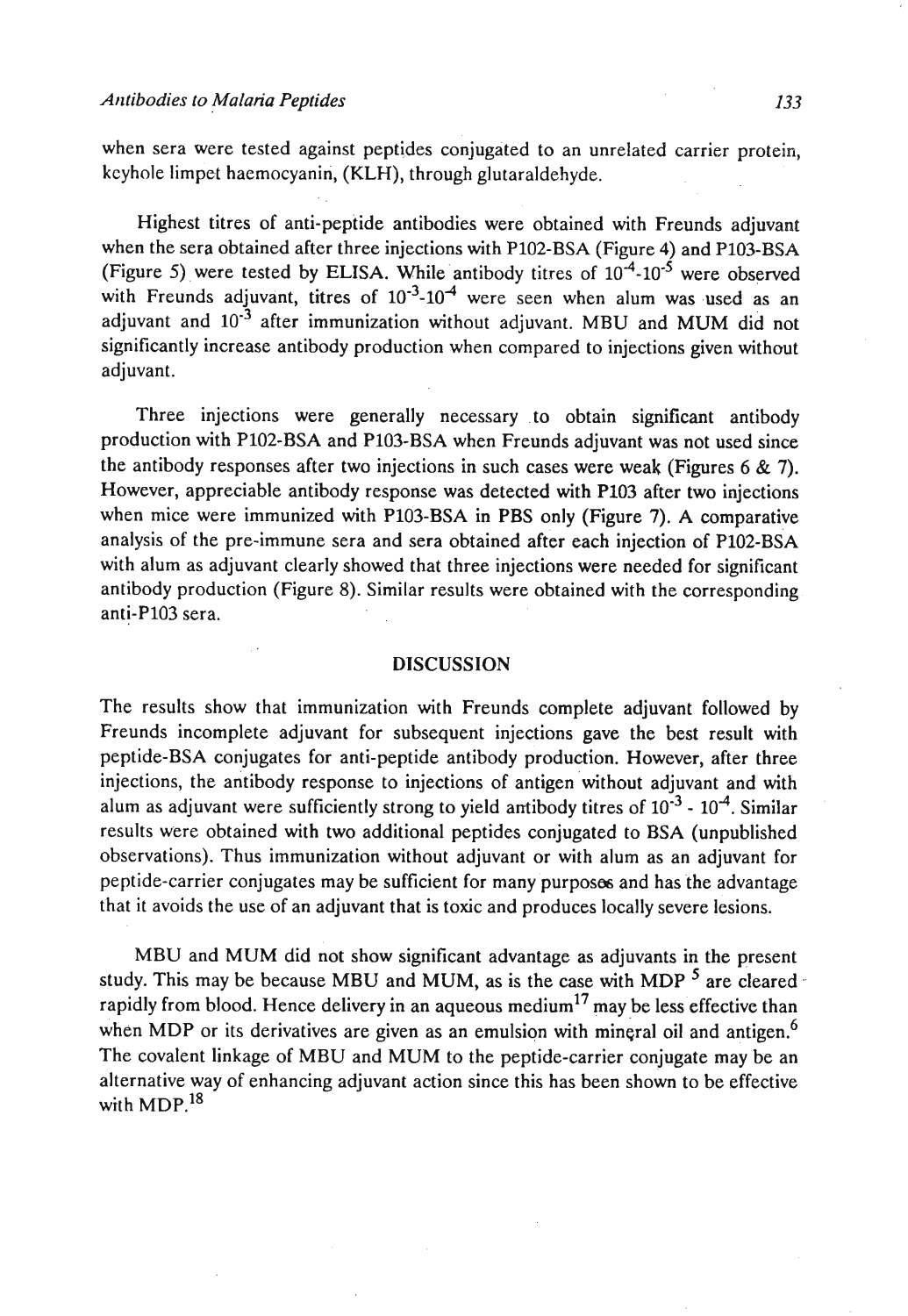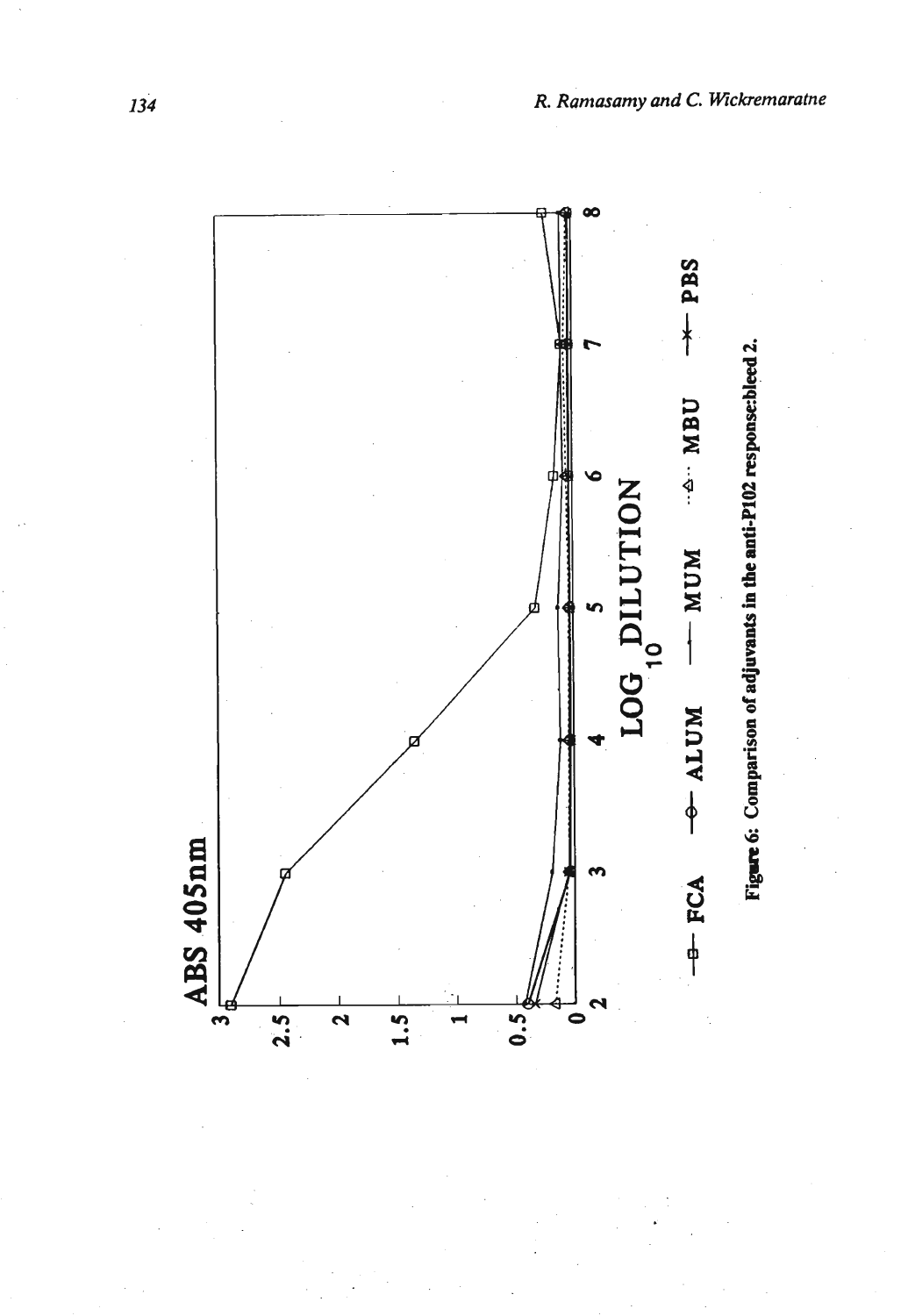

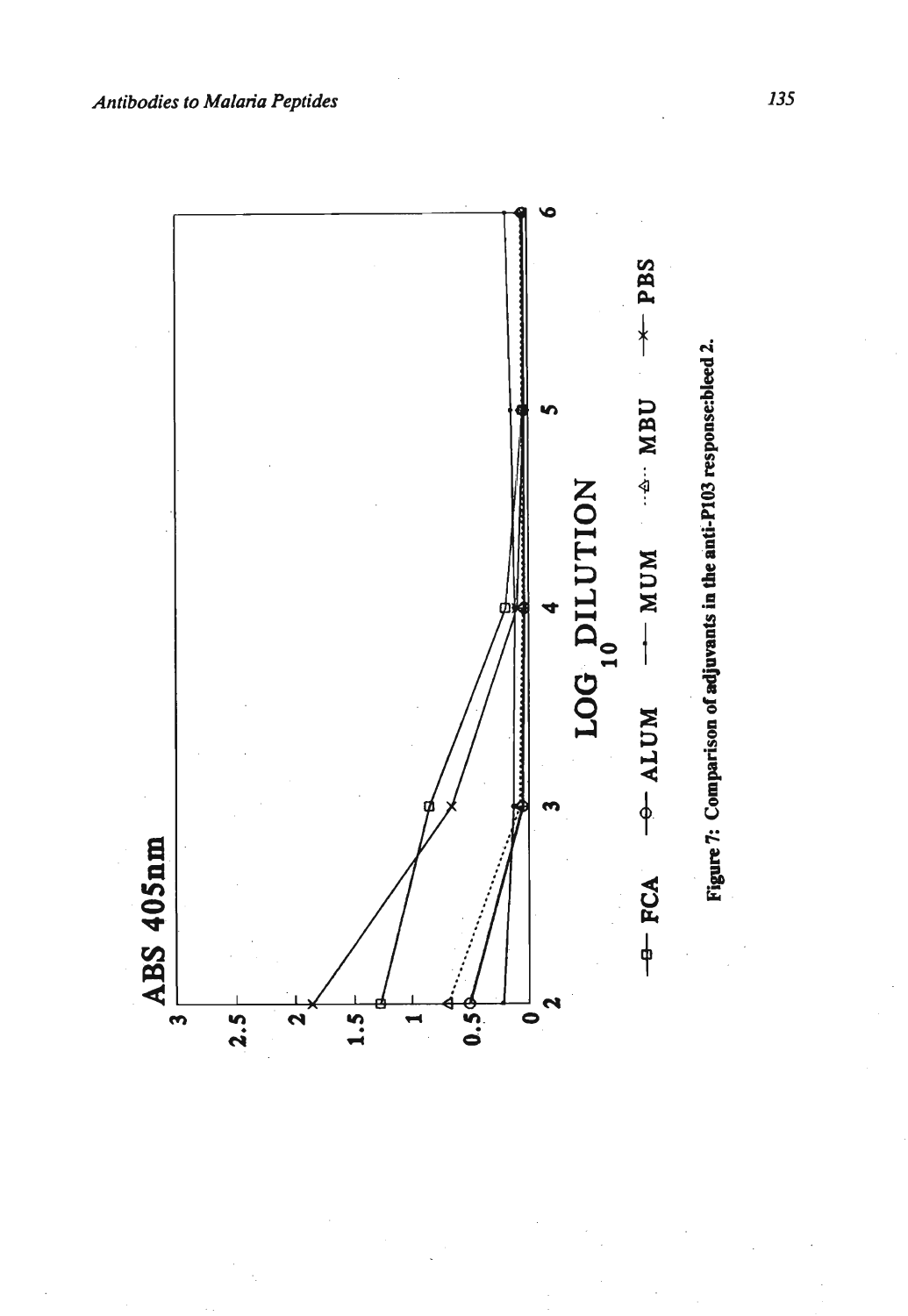

136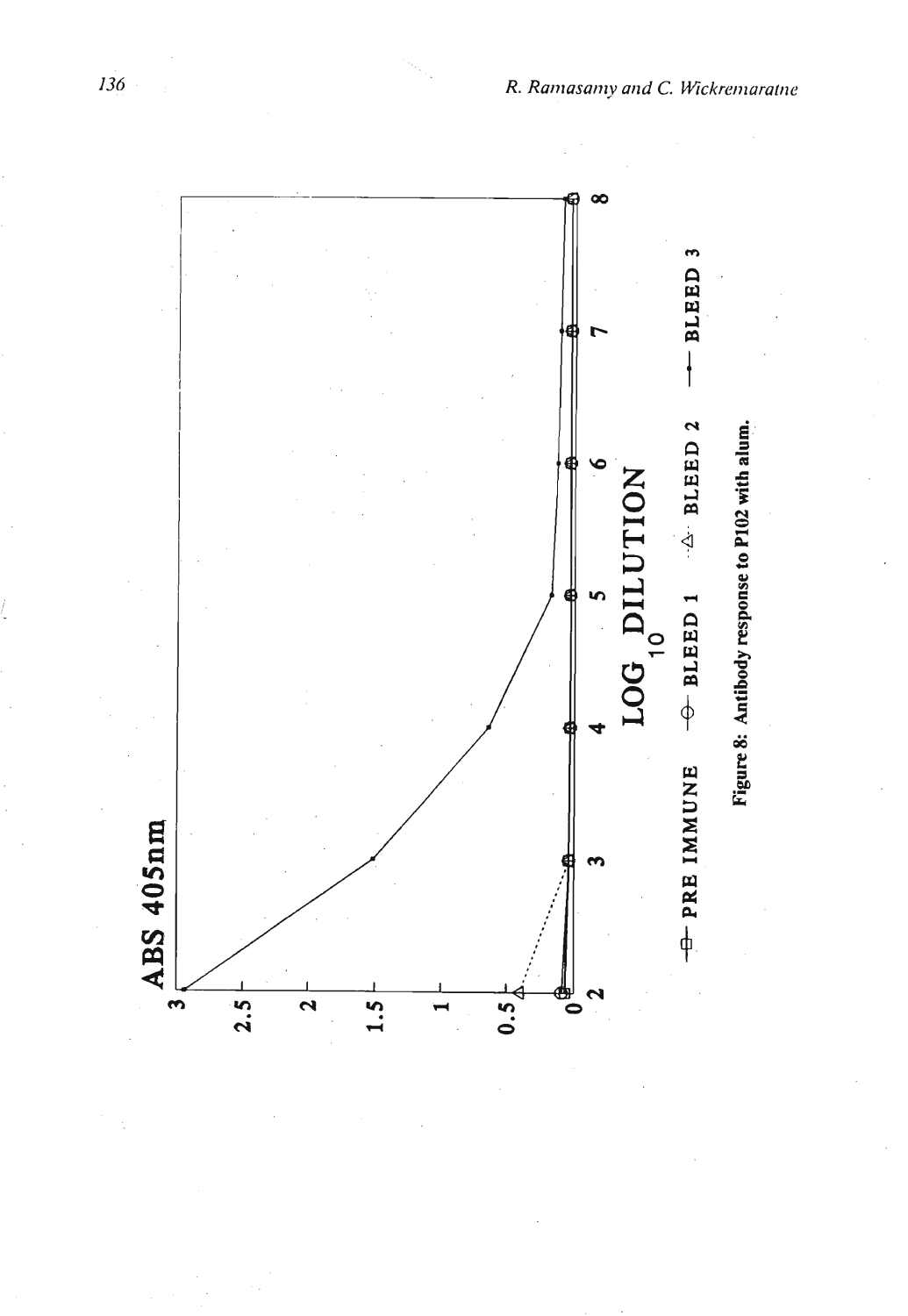Immunofluorescence studies with acetone/methanol fixed asexual blood stages of *P.falcipanun* showed that anti-P102 but not anti-P103 sera reacted with the merozoite surface (unpublished observations). This indicates that the peptide sequence and its location within GYMSSA may be important in eliciting antibodies reactive with native GYMSSA.

In general, the antibody responses to P102 and PI03 induced by the different immunization schedules were similar except that PI03 induced a greater antibody response when injected in PBS than in alum. The reason for this discrepancy is not clear, but it may be related to the presence of a T-cell activating determinant in  $P103^{19}$ but not P102. Cellular as well as humoral immunity has been shown to act against asexual blood stage malaria parasites in man.<sup>20</sup> No attempt was made to measure  $T$ cell responsivenesss in the present investigation. Immunization with alum is generally considered to induce poor  $T$  cell immunity.<sup>7</sup> However, significant  $T$ -cell responsiveness was observed in mice immunized in alum with a herpes simplex virus glycoprotein derived peptide conjugated to ovalbumin.<sup>21</sup> Different immunoglobulin isotypes that are reported to be selectively induced by different adjuvants,  $\delta$  and which may have different effector functions in immunity, were also not measured in the present investigation. Immunization with peptide vaccines derived from the sporozoite<sup>9</sup> and asexual blood stage<sup>10</sup> P. *falcipanum* proteins, in alum as an adjuvant, produced immunofluorescence and ELISA antibody titres of 1/20-1/400 in human sera. The poor antibody response to the sporozoite protein was attributed to previous exposure to the tetanus toxoid carrier inhibiting the antibody response,  $9^9$  a process which may be overcome with further antigen injections.<sup>22</sup> Antibody titres observed in our study are comparable to the serum antibody levels against a 185-200 kDa merozoite surface protein that completely protect owl monkeys against P. *falciparum* malaria (immunofluorescence titres of  $10^{-3}$ - $10^{-4}$ ).<sup>23</sup> Higher ELISA antibody titres  $(10^{-5})$  against sporozoite antigens have been produced in mice using alum absorbed liposomes containing lipid  $\overline{A}$  and peptide-carrier.<sup>24</sup> The toxic effects of lipid  $\overline{A}$  and liposomes however need to be further investigated before human use.<sup>5</sup> Our results show that useful antibody levels against peptides can be produced in mice, and potentially therefore in humans, after three injections of peptide-carrier conjugates in **.PBS** or aluminium hydroxide, an adjuvant commonly used in man and domestic animals.

#### **Acknowledgements**

We thank Dr. R. A. Houghten, Torrey Pines Institute for Molecular Studies, La Jolla for providing facilities for peptide synthesis, R. **KiU.** de Silva for assistance' and Dr. F. Audibert, Institute Pasteur, Paris for gifts of murametide and murabutide.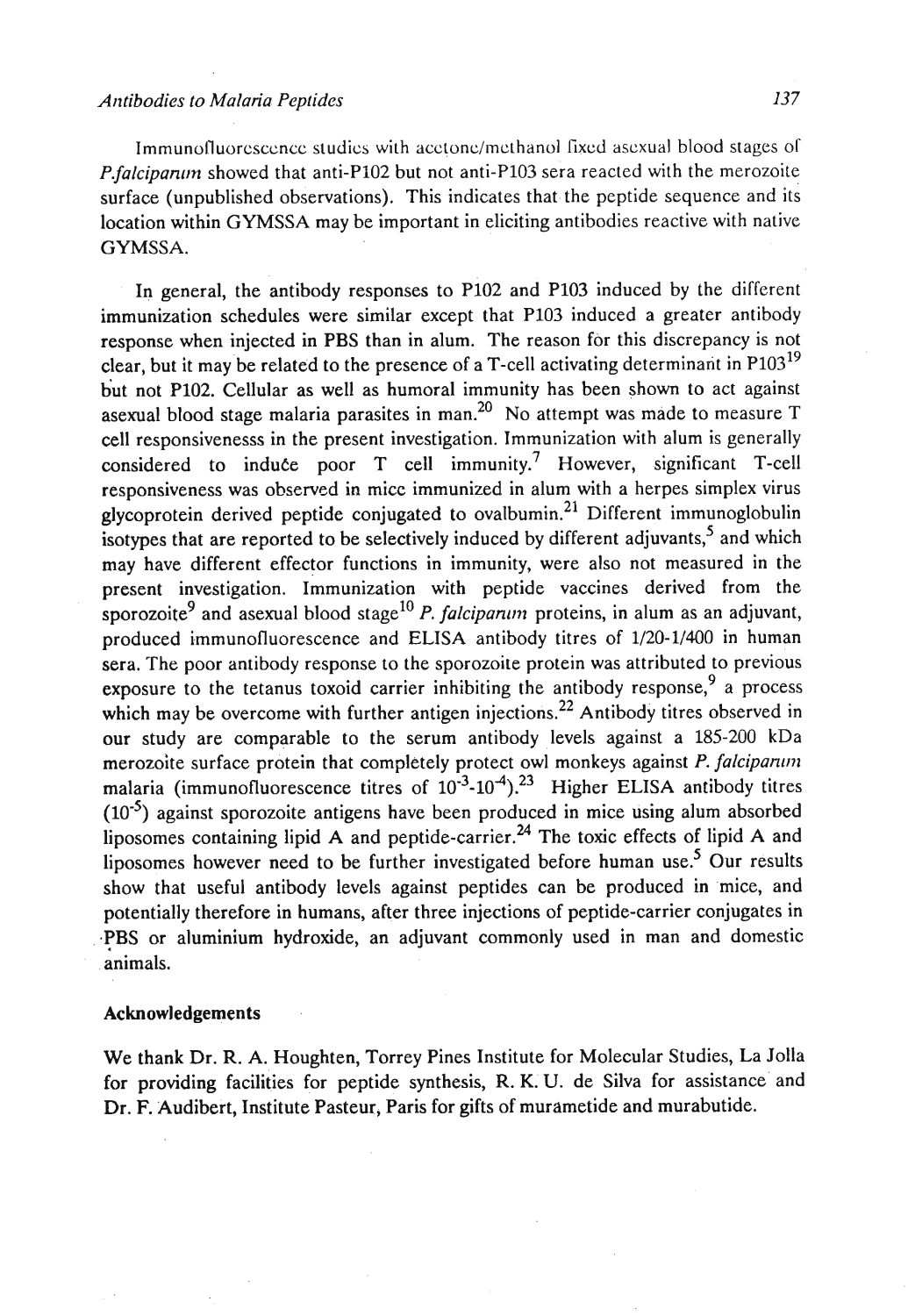#### References

- 1. Anderer F.A. (1963). Preparation and properties of an artificial antigen immunologically related to tobacco mosaic virus. *Biochimica Biophysics Acta*  71: **245-248.**
- Arnon R. (1986). Peptides as immunogens: prospects for a synthetic vaccine.  $2.$ *Current topics in Microbiology* **and** *Immunology 130:* **1-12.**
- Lerne R.A. **(1982).** Tapping the immunological repertoire to produce antibodies of predetermined specificity. *Nahtre* 299: **592-596.**
- Ramasamy R. **(1991).** Synthetic peptides in malaria research. *Peptide Research*  4: **210-219.**
- Warren H.S., Vogel F.R. & Chedid L.A. **(1986).** current status of immunological  $5.$ adjuvants. *Annual Reviews of Biochemistry* 4: **369-388.**
- Ellousz F., Adam A., Ciorbarn R. & Lederer E. (1974). Minimal structural 6. requirements for adjuvant activity of bacterial peptidoglycan derivatives. *Biochemical Biopl~ysical Research Commrrnications 59:* **1317-1325.**
- Nicklas W. (1992). Aluminium salts. Research in Immunology 143: 489-494. 7.
- Scolnick E.M., McLean A.A., West D.J., McAleer WJ., Miller WJ. & Buynak, 8. E.B. **(1984).** Clinical evaluation in healthy adults of a hepatitis B vaccine made by recombinant DNA, *Journal of the American.Medica1 Association 251:* **2812-2815.**
- 9. Herrington D.A., Clyde D.F., Losonsky G., Cortesia M., Murphy J.R., Davis J., Bagar S., Felix A.M., Heimer E.P., Gillessen D., Nardin E., Nussensweig R.S., Nussensweig V. & Levine M.M. **(1987).** Safety and immunogenicity of a synthetic peptide malaria vaccine against *Plasmodium falciparum* sporozoites. Nature 328: **257-259.**
- **10.** Pataroyo **M.E.,** Amador R., Clavijo P., Moreno A., Guzman F., Romero P., Tascon R., Franco A., Murillo L.A., Ponton G. & Trujillo G. (1988). A synthetic vaccine protects humans against challenge with asexual stages of *Plasmodium falcipanoti* malaria. *Nahtre* 332: **158-161.**
- **11.** Ramasamy R. **(1987).** Studies on glycoproteins in the human malaria parasite *Plasmodirun falcipamnt.* Identification of *a* myristilated 45kDa merozoite membrane glycoprotein. *Immunology and Cell Biology* 65: 419-424.
- **12.** Smythe J.A., Coppel R.L., Brown G.V., Ramasamy R., Kemp **DJ.** & Anders R.F. **(1988).** Identification of two integral membrane proteins of *Plasmodium falcipanun* . *Proceedings of the National Academy of Sciences, USA 85:* **5195-5199.**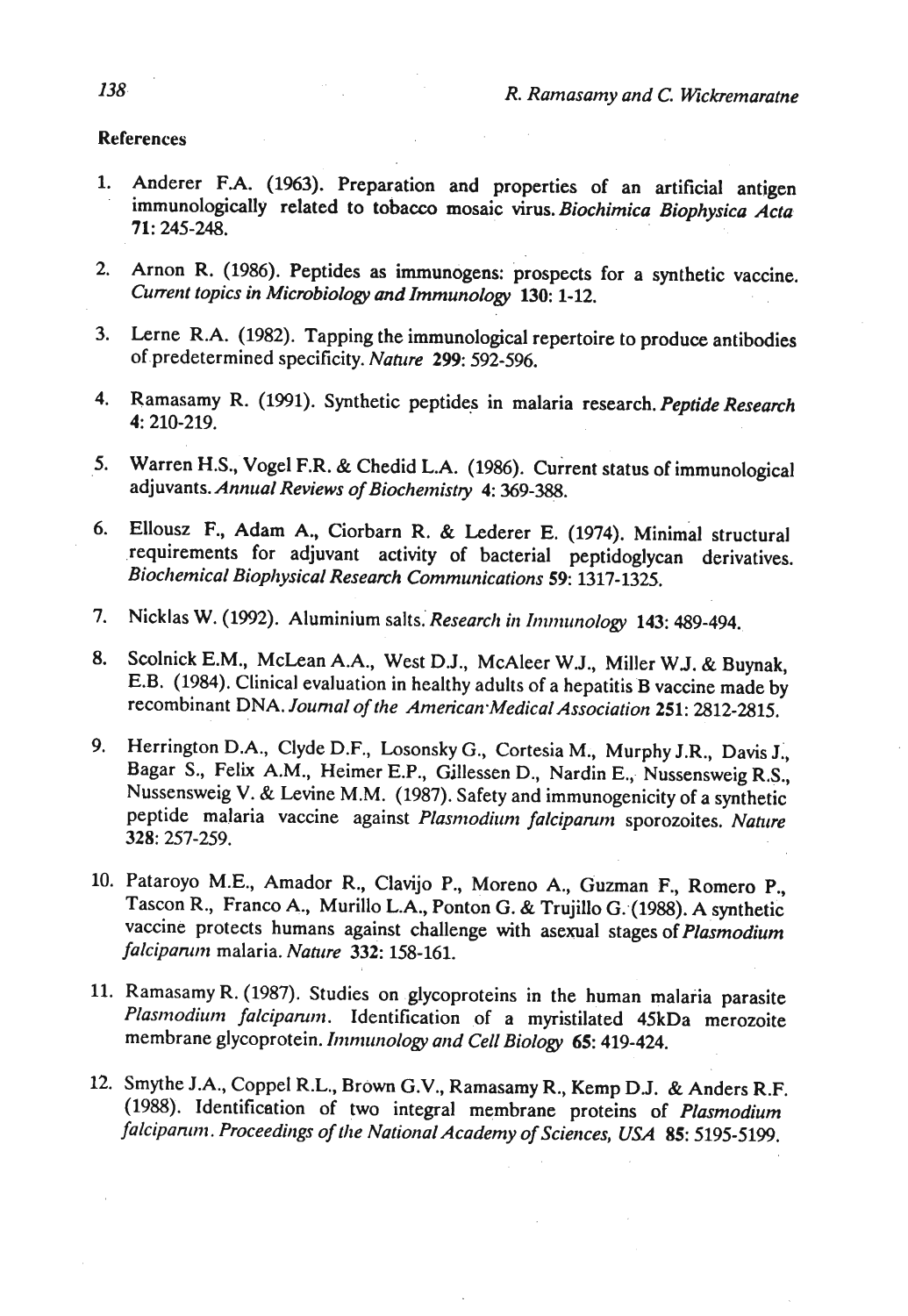- **13.** Ramasamy R. & Geysen H.M. **(1990).** Novel cross-reactive epitopes on asexual blood stage antigens of *Plasmodium falciparum. Parasite Immunology* 12: 457-471.
- 14. Ramasamy R., Jones G. & Lord R. (1990). Characterization of an inhibitory monoclonal antibody defined epitope on a malaria vaccine candidate antigen. *Immunology Letters* 23: **305-310.**
- **15.** ought en R.A. **(1985).** General method for the rapid solid phase synthesis of large numbers of peptides: specificity of antigen-antibody interaction at the level of individual amino acids. *Proceedings of the National Academy of Sciences, USA 82:* **5131-5135.**
- **16. Lee** A.C.J., Powell **J.E.,** Tregear **G.W.,** Niall H.D. & Stevens **V.C. (1980).** A method for preparing -hCG COOH peptide carrier conjugates of predictable composition. *Molecular Immunology* 17: 749-756.
- **17.** Clough **E.R.,** Audibcrt F.M., Barnwcll J.W., Schlesinger D.H., Arnon R. & Chedid L.A. **(1985).** Biologically active antibodies elicited by a synthetic circumsporozoite peptide of *Plasmodium knowlesi* administered in saline with a muramyl dipeptide derivative. *Infection and Immunity. 48:* **839-842.**
- 18. Audibert F., Jolivet M., Chedid L., Arnon R. & Sela M. (1982). Successful immunization with a totally synthetic diphtheria vaccine. *Proceedings of tlte Natiorral Academy of Sciences, USA 79:* **5042-5046.**
- **19.** Rzepczyck **C.M.,** Ramasamy R., Mutch D.A., Ho P.C.L., Battistutta D., Anderson **K.L.,** Parkinson D.; Doran **TJ.** & Honeyman M. **(1989).** Analysis of human T cell response to two *Plasmodium falciparum* merozoite surface antigens. *European Jorrnlal of I~nmw~ology* **19: 1797-1802.**
- **20.** Ramasamy, R. and Ramasamy, M.S. **(1989).** Progress towards a molecular vaccine against malaria. *Indian Journal of Malariology* 26: 127-148.
- **21.** Geerligs H.J., Weijer WJ., Welling G.W. & Welling-Wester S. **(1989).** The influence of different adjuvants on the immune response to a synthetic peptide comprising amino acid residues **9-21** of herpes simplex virus type **1** glycoprotein D. *Jorintal of Imntrrnological Metliods 124:* **95-102.**
- **22.** Etlinger **H.M.** & Altenburger W. **(1991).** Overcoming inhibition of antibody rcsponses to a malaria recombinant vaccinia virus caused by prior exposure to wild type virus. *Vaccine* 9: **470-472.**
- 23. Siddiqui W.A., Tam L.Q., Kramer KJ., Hui G.S.N., Case S.E., Yamaga **K.M.,**  Chang S.P., Chan E.B.T. & Kan S.C. **(1987).** Merozoite surface coat precursor protein completely protects *Aotus* monkeys against *Plasmodium falcipanum* malaria. *Proceedings of the National Academy of Sciences, USA 84: 3014-3018.*